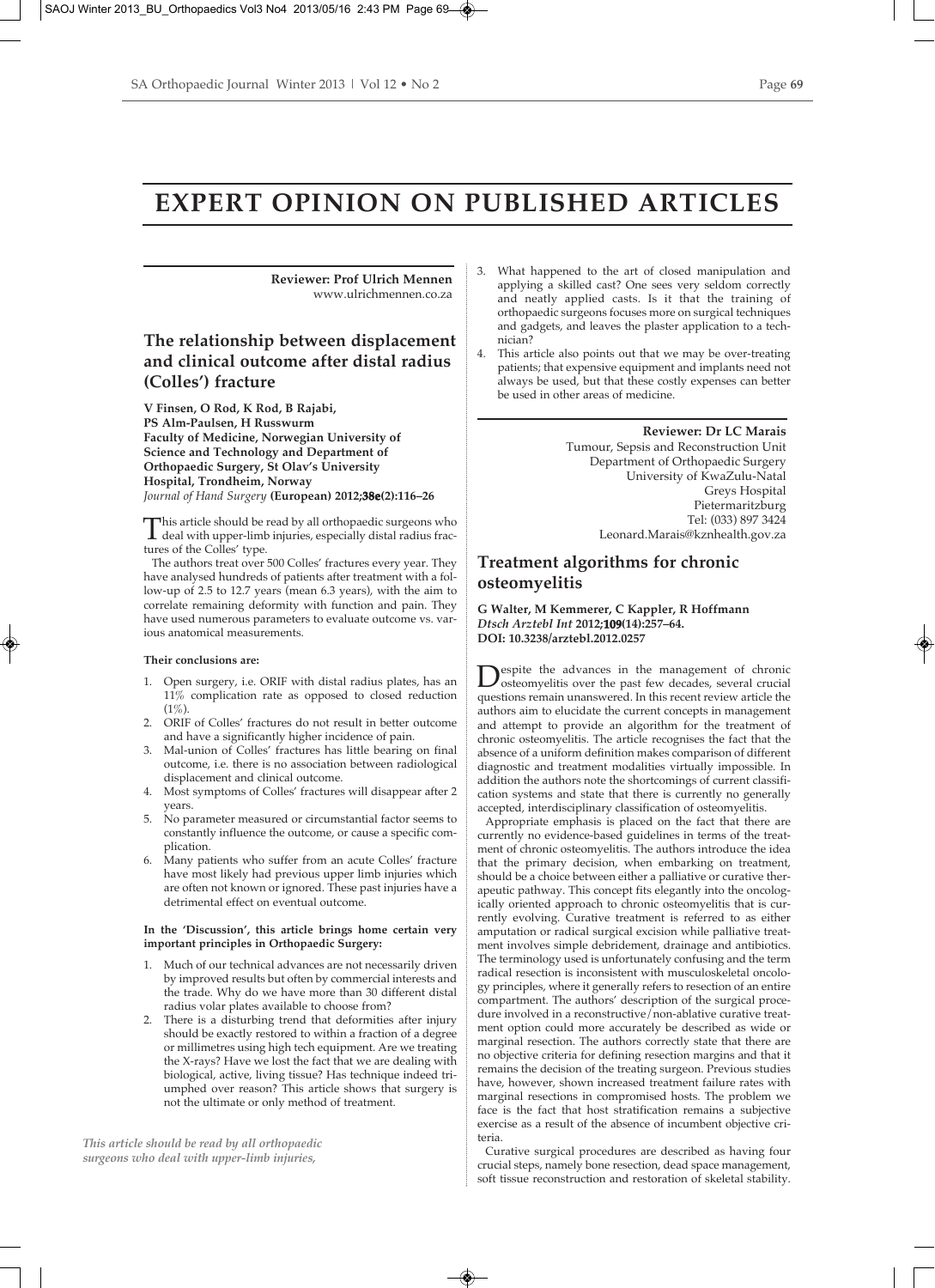In terms of dead space management PMMA beads and spacers are mentioned. The omission of absorbable implants may not be unintentional as there has been a movement towards induced membrane techniques. Newer techniques, including the use of bio-active glass, unfortunately did not receive attention. Notably Walter *et al* recommend a two-stage procedure with definitive soft tissue reconstruction being performed approximately one week following the index procedure, whereas in certain other protocols single-stage procedures are implemented.

The statement that surgery is the most important element of a curative approach remains accurate. Additional measures, including systemic antibiotics, are however also recommended. The authors prefer oral antibiotics, which is in accordance with other review articles on the topic. Combination therapy is discussed as a debatable subject. In contrast to their summation, some evidence does exist for the use of a combination of antibiotics. As stated in the article, the optimal duration of antibiotic therapy remains unknown.

This excellent review article will serve the surgeon faced with the intimidating problem of chronic osteomyelitis well, and introduces a novel concept in its treatment. In my opinion the approach suggested in this article may prove very useful and further development of the concept is required. A crucial step in the decision-making process has, however, been omitted. The authors fail to provide guidelines as to how the appropriate treatment strategy, albeit curative or palliative, should be selected. In other words, how should patient classification be integrated with the treatment protocols suggested and which patients would optimally be managed with a palliative treatment strategy? Extrapolation of these ideas and further research into integration of host classification and selection of the appropriate treatment strategy is therefore imperative.

> **Reviewer: Prof EEG Lautenbach** Milpark Hospital PO Box 5921 Cresta 2118

### **The prevention of orthopaedic implant infection in patients undergoing dental procedures**

#### **Evidenced-based guideline and evidence report** *J Bone Joint Surg Am.* **2013;95:745–47**

This article, as published in the *J Bone Joint Surg Am*<br>
2013;**95**:745–47, consists of only a summary of the<br>
findings The full report on the material and methods is findings. The full report on the material and methods is published on a website http://www.aaos.org/research/ guidelines/PUDP/PUDP.\_guideline.pdf. The web page has over 320 pages of tables and figures illustrating the material studied, the results of analysis and evaluation.

This is a monumental work conducted with the collaboration mainly of the AAOS (American Academy of Orthopaedic Surgeons) and ADA (American Dental Association). The working group consisted of 13 members of these two organisations and another ten professionals engaged in research and statistics. The process was peer reviewed by representatives of 20 associations with an interest in this field. A literature search of three electronic data bases harvested 3 702 abstracts. Of them, 2 475 were excluded on the basis of their relevance or quality. The full texts of 1 227 articles were then reviewed. Only 213 of these articles had indirect evidence on orthopaedic implant infection and were considered for background microbiology.

Then 188 articles were selected because they had indirect evidence of post-dental procedure bacteraemia and prophylaxis. On closer scrutiny and elimination 31 articles were adjudged to be relevant for orthopaedic implant infection. A further 61 articles on post-dental bacteraemia were considered for background microbiology. There was only one article of high quality in this very large group with direct evidence considered for recommendation. The power of articles was based on stringent criteria. They were assessed for flaws based on whether the study was prospective, numerically significant, blinded with unbiased assignment and with a comparable control group and other essential characteristics. The quality of a paper was classified high if there was 0–1 flaw, moderate 2–3 flaws, low 4–5 flaws and very low for more than 5 flaws. Analysis proceeded for a year and then carefully worded recommendations were made.

*We are designed to cope in an environment swamped by micro-organisms except to a degree, the immune-compromised.* 

> *Unjustified prophylactic antibiotic therapy contributes to our serious and growing problem with multi-resistant nosocomial infections*

In summary the recommendations were:

1. The practitioner might consider discontinuing the practice of routinely prescribing prophylactic antibiotics for patients with hip and knee prosthetic joint implants undergoing dental procedures.

**Grade of recommendation:** Limited – A limited recommendation means the quality of the supporting evidence that exists is unconvincing or that well-conducted studies show little clear advantage to one approach versus another.

2. We are unable to recommend for or against the use of topical oral antimicrobials in patients with prosthetic joint implants or other orthopaedic implants undergoing dental procedures.

**Grade of recommendation:** Inconclusive. An inconclusive recommendation means that there is a lack of compelling evidence resulting in an unclear balance between benefits and potential harm.

3. In the absence of reliable evidence linking poor oral health to prosthetic joint infection, it is the opinion of the work group that patients with prosthetic joint implants, or other orthopaedic implants, maintain appropriate oral hygiene. **Grade of recommendation:** Consensus. A consensus recommendation means that expert opinion supports the guideline recommendation even though there is no available empirical evidence that meets the inclusion criteria.

I am delighted with this paper. It vindicates my long-held belief that we are designed to cope in an environment swamped by micro-organisms except to a degree, the immune-compromised. Bacteraemia occurs regularly in response to a host of daily natural activities without consequences. It has long been known that one can inoculate animal tissue with bacteria without infection resulting unless one exceeds a minimum critical number of organisms, or a quorum, or one interferes with the local or systemic conditions of the host.

Many of these bacteraemias result from activities related to dental care but the fact is that the bacterial flora found in the mouth and teeth differs from the flora causing infection around arthroplasties.

As one concerned with infection control in hospitals, unjustified prophylactic antibiotic therapy contributes to our serious and growing problem with multi-resistant nosocomial infections.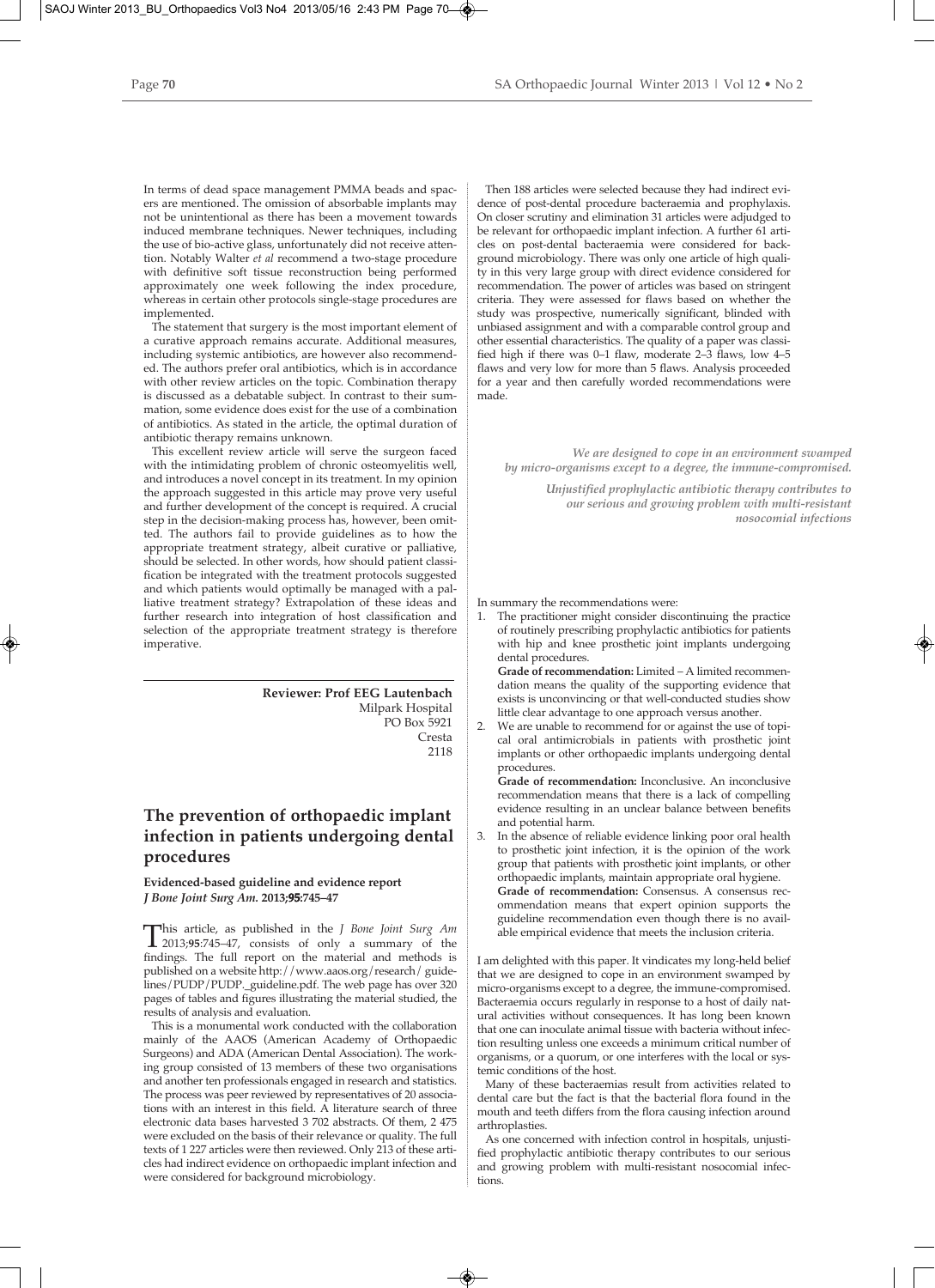**Reviewer: Dr N Ferreira** Tumour, Sepsis and Reconstruction Unit Department of Orthopaedic Surgery University of KwaZulu-Natal Greys Hospital Pietermaritzburg Tel: +27 033 897 3299 Nando.Ferreira@kznhealth.gov.za

### **Conversion of open tibia IIIb to IIIa fractures using intentional temporary deformation and the Taylor Spatial Frame**

**Sharma H, Nunn T** *Strat Traum Limb Recon* **(2013), DOI 10.1007/s11751-013-0160-0**

South African roads are some of the most dangerous in the<br>World. According to a World Health Organization (WHO) report, South Africa has the second highest road traffic death rate in Africa (31.9/100 000) with pedestrians accounting for 37% of those deaths. The high incidence of road traffic accidents also contributes to the tremendous burden of open fractures currently overwhelming the South African health system.

Gustilo and Anderson type IIIb open tibial injuries are especially demanding to manage, as these patients require soft tissue reconstructive procedures in addition to bony procedures. Unfortunately, due to the high-energy nature of South African trauma a large percentage of open tibial fractures fall into this category. Data from Greys Hospital confirm this with 48% of open tibia fractures being Gustilo and Anderson type IIIb injuries.

The article by Sharma *et al* refers to the British Orthopaedic Association Standards for Trauma (BOAST) guidelines that emphasise the need for a multidisciplinary team, including orthopaedic and plastic surgeons in the treatment of these injuries. This may not always be possible in the South African setting where a relative shortage of plastic surgeons can cause delays in soft tissue cover. For this reason, innovative ways of dealing with soft tissue defects must be explored. In certain instances where IIIb open fractures are associated with segmental fracture comminution or bone loss, soft tissue defects can potentially be closed with acute shortening of the limb. This should however be done with caution, as excessive acute shortening can potentially lead to limb-threatening vascular complications.

The technique of deformity-assisted wound closure is discussed in the article and illustrates its potential to obviate the need for soft tissue reconstructive procedures. It relies on distraction histogenesis for soft tissue reconstruction. This is achieved by intentional limb deformation to allow tension-free soft tissue closure followed by gradual deformity correction once the soft tissue envelope has healed. The authors utilised the Taylor Spatial Frame (Smith & Nephew, Memphis, TN) for gradual reduction as it 'simplifies deformity correction and easily allows further corrections if the position is suboptimal'.

The authors outline the ideal cases that can benefit from this approach and the factors that should be borne in mind when selecting an appropriate patient. These include:

- Soft tissues Antero-medial wounds are ideally suitable. Closure must be possible without compromising vascularity and adequate subcutaneous tissue must be present to support the skin and prevent wound breakdown.
- Fracture pattern The fracture must allow deformation. Comminuted fractures with same level fibula fractures are ideal. Comminution also allows shared strain during the correction process.

This article reports two cases where temporary intentional deformation was successfully employed for soft tissue reconstruction. It identifies the subgroup of Gustilo-Anderson IIIb injuries where this technique could be useful and alerts the reader to potential pitfalls and complications. As the use of hexapod external fixators becomes more widespread and surgeons become more proficient with their application and programming, this innovative strategy for dealing with soft tissue loss could prove beneficial for many patients.

> **Reviewer: EB Hoffman** Emeritus Associate Professor Division of Orthopaedic Surgery University of Cape Town Tel: 021 404-5108

## **Management of Legg-Calvé-Perthes disease using an A-frame orthosis and hip range of motion. A 25-year experience**

**MM Rich, PL Schoenecker** *J Pediatr Orthop* **2013;33:112–19**

Containment treatment for Perthes' disease is widely<br>Caccepted, but whether this should be done conservatively or<br>his aggregation of the conservatively or the conservatively or by surgical means (pelvic or femoral osteotomy) remains controversial. The authors retrospectively reviewed 240 hips (213 patients) in the necrotic or fragmentation stage treated with a weight-bearing A-frame orthosis and multiplanar twice-daily exercises (AF-ROM).

On presentation the hips were examined under general anaesthesia and if hip abduction was <25°, an adductor tenotomy was done to achieve 35°of abduction. An abduction cast was applied for 6 weeks after which a custom-made A-frame orthosis was fitted with the hips abducted 35° and in slight internal rotation, therefore limiting external rotation. Multiplanar hip exercises were done twice daily. The patient was weaned from the orthosis when there was reconstitution of the lateral column (average 13 months).

Of the 240 hips, 113 were Herring group B (up to 50% loss of lateral pillar), and 115 Herring group C (>50% loss of lateral pillar). All results were assessed at maturity by a modified Stulberg classification. Stulberg I and II were spherically congruent and were considered good. Stulberg III hips were ovoid and congruent and considered fair. Stulberg IV (flat >1 cm, congruous) and Stulberg V hips (flat and incongruous) were considered poor. Group B hips had 89% good, 7% fair and 4% poor results. Group C had 67% good, 23% fair and 10% poor results.

These results differ from the often quoted multicentre study of Herring *et al*<sup>1</sup> which suggested that surgical treatment only benefited group B hips >8 years, and that treatment for group C offered no benefit. Studies of treatment with the Scottish Rite orthosis reported only 40% good results<sup>2</sup> because it did not restrict external rotation as is done in the AF-ROM. The authors feel that their results are superior to surgical containment and argue that a femoral or pelvic osteotomy may not permit accommodation of the enlarging head and thereby limit dynamic containment.3

> *An abduction cast was applied for 6 weeks after which a custom-made A-frame orthosis was fitted with the hips abducted 35° and in slight internal rotation*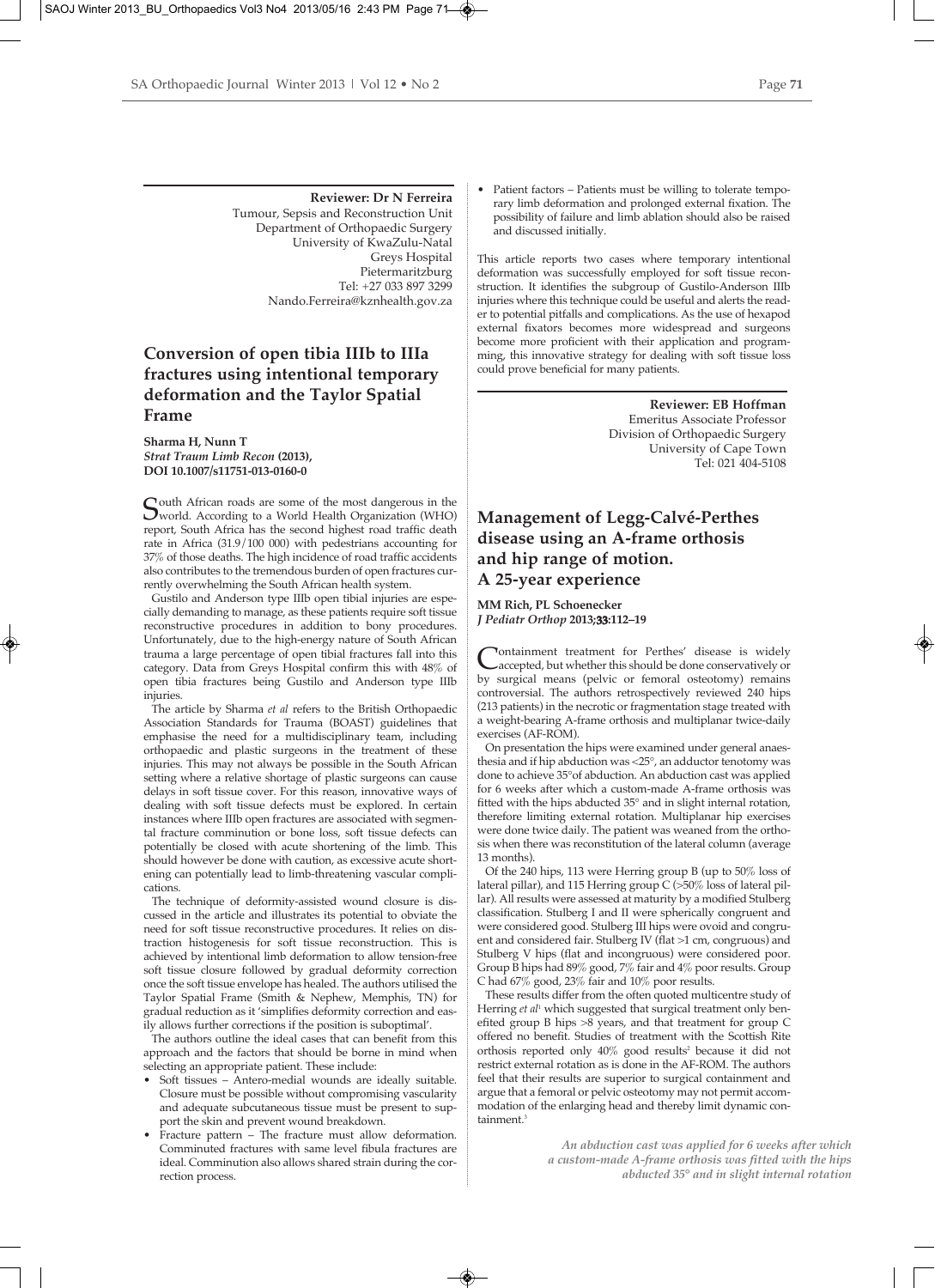The average age of the patients was 6.4 years (range 2.6 to 11.3 years). Although the patients with group C hips were significantly younger than those in group B, the age within each pillar group had no influence on outcome. This is contrary to current belief. They treat all patients. This vindicates the authors who advocate that Perthes' does not necessarily have a good outcome <5 years of age,<sup>4</sup> and it refutes the pessimistic outlook for the older patients.

I have two questions regarding the study. They do not use preop traction. In our unit we find it beneficial especially in the late presenter with a stiff hip. They also do not discuss the role of non-weight bearing. They do however advise the use of crutches in the periods that the patient is out of the orthosis. The best results ever published<sup>5</sup> used long-term bed rest and containment. Our unit uses containment and a wheelchair, but this is not always practical in the older and bigger child. MRI studies<sup>6</sup> suggest that non-weight bearing may be beneficial but the excellent results of this study, emphasising containment by means of adequate abduction plus multiplanar movement, makes one wonder if the extra effort to obtain compliant non-weight bearing is worth it.

#### **References**

- 1. Herring *et al. J Bone Joint Surg* 2004;**86-A**:2121–34. 2. Weinstein *et al. J Bone Joint Surg* 1992;**74-A**:12–21.
- 
- 
- 3. Rab *et al. J Pediatr Orthop 1985;*5:8–12.<br>4. Schepers and Robertson. S*A Orthop J* 2011;10:67–73.<br>5. Brotherton and McKibbin. *J Bone Joint Surg 1977;*58-B:8–14.<br>6. De Sanctis *et al. J Pediatr Orthop 2*000;**20**:455–70
- 

**Reviewer: Prof JG Myburgh** Department of Orthopaedic Surgery Steve Biko Academic Hospital Tel: (012) 354-2851

### **Complications and re-operations after Bristow-Latarjet shoulder stabilization: a systematic review**

**Michael J Griessser, Joshua D Harris, Brett W McCoy,** *et al Journal of Shoulder and Elbow Surgery***, February 2013, vol 22, no. 2**

This article is interesting because it highlights all the compli-cations reported in the literature following the Latarjet or Bristow shoulder stabilisation procedure that surgeons should discuss with their patients before and after the operation. The one complication that is not specifically mentioned is failure of hardware, but it may fall under removal of hardware and nonunion.

The authors analysed 45 studies (1 904 shoulders) in this review article. The studies were all level IV evidence and confined to the English literature. All the studies dealt with complications after Bristow or Latarjet procedures. Ninety per cent of the surgeries were performed open while 9.3% were all arthroscopic procedures.

The reported complication rate was high (30%). The redislocation rate was 2.9% and the recurrent subluxation rate was 5.8%. Forty-eight patients (2.5%) required revision stabilisation surgery, while 46 needed removal of hardware. Five patients needed total shoulder arthroplasty. Neurovascular injuries comprised six axillary artery injuries (one intra-operative and five pseudo aneurysms), 11 musculocutaneous nerve, six axillary nerve, four ulnar nerve, three radial nerve, two median nerve, one suprascapular nerve and two trunk level brachial plexus injuries.

*It highlights all the complications reported in the literature following the Latarjet or Bristow shoulder stabilisation procedure that surgeons should discuss with their patients*

The arthroscopic procedures had a lower re-operation rate but most of the procedures were performed by experienced shoulder surgeons. There was a greater loss of external rotation following the arthroscopic procedures (16° vs 12° for the open surgery.) The length of follow-up was 22.1 months post-arthroscopic vs 88.0 months for the open techniques. Most of the redislocations and re-operations occurred within the first year following surgery. There was no significant difference in the nonunion rate or neurovascular injuries between the open and arthroscopic procedures.

The non-union or fibrous union rate was 9.4%.

In conclusion, the Bristow-Latarjet procedures are very effective stabilisation procedures for recurrent shoulder instability associated with a substantial risk of complications.

### **Early failures with single clavicular transosseous coracoclavicular ligament reconstruction**

#### **Jay B Cook, James S Shaha, Douglas J Rowles** *et al Journal of Shoulder and Elbow Surgery,*  **December 2012, vol 21, no. 12**

This is an honest retrospective review of all the coracoclavic-<br>ular (CC) reconstructions performed at the author's institu-<br>tion from January 2000 until 2011. They performed top GG line tion from January 2009 until 2011. They performed ten CC ligament reconstructions in nine active duty male soldiers with an average age of 25.9 years using the GraftRope® which provides temporary fixation with a high strength suture combined with a biologic graft. All procedures were performed by a single surgeon. There were seven Rockwood grade V and two grade III acromioclavicular joint separations.

Eighty per cent revealed a significant loss of reduction at an average follow-up of 9.7 months. Seven of the patients were compliant and did not sustain any trauma. The non-compliant patient was considered a traumatic failure and revised. One patient had subsidence of the button through the medial cortex of the coracoid and the other seven had intact hardware. Complete recurrence of the deformity occurred in 40% of patients. Revision surgery was performed in 40% of patients for continued pain, deformity and dysfunction. No patients had fractures of the coracoid or clavicle. Clavicular tunnel widening was noted in all follow-up X-rays.



There were five good/excellent results, one fair result and four poor results. The authors conclude that, based on their results, they cannot recommend the use of this device in CC ligament reconstruction. Their patients were young male soldiers and high demand patients and the technique might have been more successful in low demand patients. A weakness of the study is their small numbers, but they had to change their approach due to the early high failure rate.

In conclusion, acromioclavicular dislocations remain a very challenging condition to treat and there is no fail-safe technique for treatment.